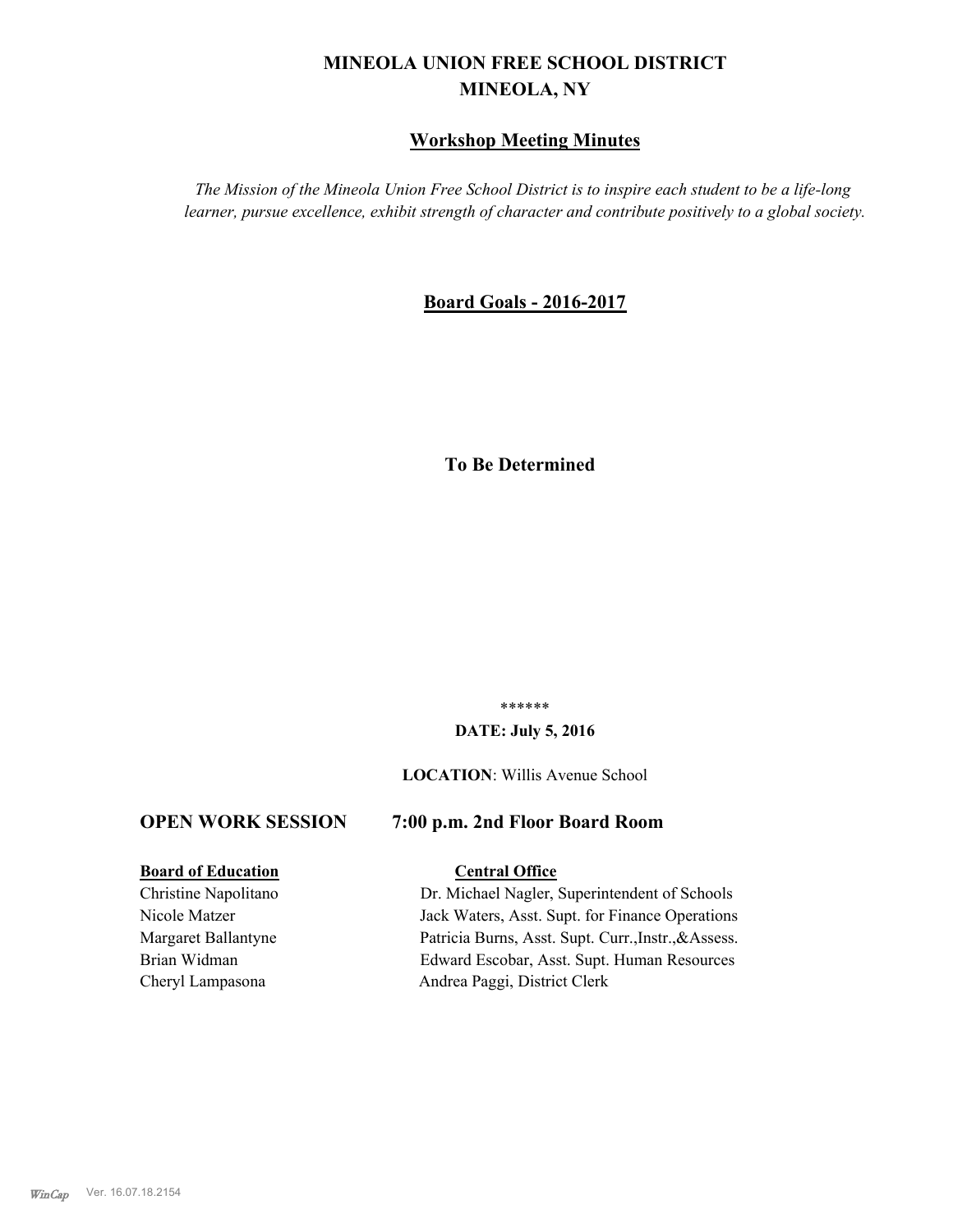#### **E. Dais & Visitor Introductions**

#### **F. High School Student Organization Report**

There was no Student Organizational Report this evening. They will resume in September.

### **G. BOE Reports**

#### **a. Comments from Board Trustees**

Margaret Ballantyne is looking forward to the upcoming school year. She also reported that the graduation was wonderful.

Brian Widman wished the Class of 2016 good luck. He also welcomed Cheryl Lampasona and wished her good luck in her new role of Board Trustee.

Cheryl Lampasona is happy to be starting her new journey on the Board.

Nicole Matzer stated that graduation was great and she wished the seniors good luck. She reported that her children are attending the Summer Music/Drama program and she was impressed with the morning routine that was set-up. It was organized and the children just followed along. Ms. Matzer looks forward to the concert which will be held in the Mineola Bandshell this year.

#### **b. Comments from Board President**

Christine Napolitano reported that the graduation was great. She expressed that the District does a fantastic job with the graduations and they are very well organized.

### **c. Comments from Superintendent**

Dr. Nagler reported that this was his 15th graduation at Mineola and feels it was very well done. The Superintendent, Jack Waters and Ed Escobar met with the energy performance contracts and were given suggestions for possible work to be done. The financial consultant is in the process of running the numbers at this time. Dr. Nagler gave an update on the various projects and displayed photos: the High School Fab Labthe demo has been completed; lobby ceiling at the High School- new studs and lighting to be installed (this is part of the Field and track project); Middle School Fab Lab- the room has been emptied and demo has been completed, the project will be ready for September; High School track- the concrete curb has been poured, the space will be maximized and will be a full-size three sport field; the music room demo will start tomorrow and this job will be a lot of work; and the Middle School bus-loop to be awarded at the next meeting. Dr. Nagler also reported that he had been contacted by Mayor Strauss regarding the MS and Hampton bus-loops to get approval by the Village Board. The Village will be voting on these items at their next meeting. These bus-loops are for student safety and will help ease traffic. Brian Widman inquired if the bus-loop will be used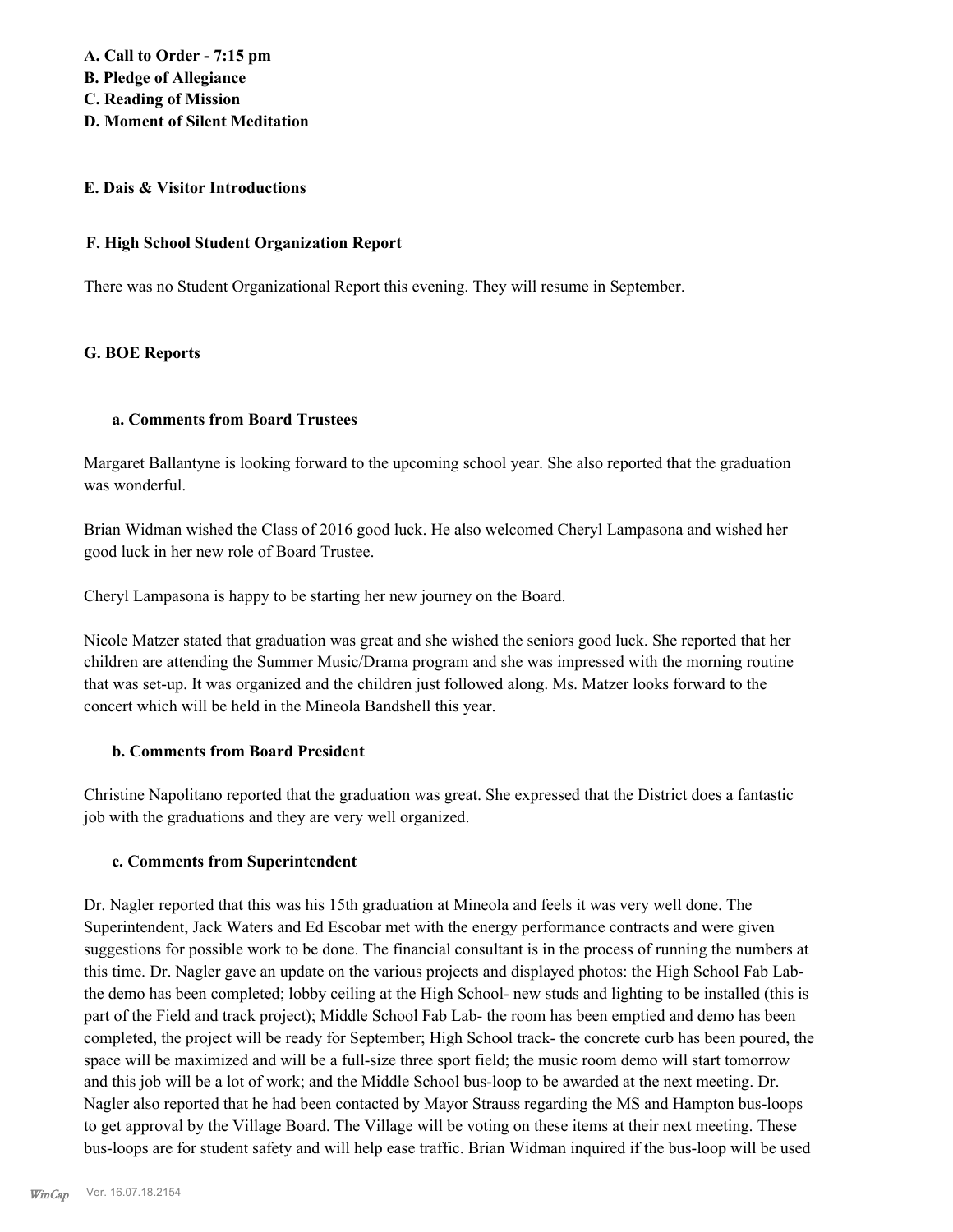for parking after hours and the Superintendent replied that we will be able to close off the loop to prevent people from parking there. Margaret Ballantyne expressed her gratitude for the Mayor remembering about the bus-loop and addressing the issue. Christine Napolitano asked the Superintendent for any expected delays for the projects. Dr. Nagler reminded the board that the Hampton Project still has not received State approval. He reported that this could result in problems with funding due to the delay (these projects were approved by the community last November) and we may not be able to get competitive rates. Bidding could be a problem. Dr. Nagler also reported that the Smart School Bond Money report was kicked back by the State for further clarification. The District must file with a new project number and Dr. Nagler already has a meeting set up. Dr. Nagler stated that the APPR plan has not yet been filed as it has not yet been signed. He does not anticipate any problems with this plan. Dr. Nagler reported that he has a speaking engagement on July 20th for Teaching Matters.

#### **H. Old Business**

There was no old business this evening.

#### **I. New Business**

There was no new business this evening.

#### **J. Consensus Agenda**

**RESOLUTION #3 - BE IT RESOLVED** that the Board of Education approves the consensus agenda items J.1.a. through J.7.b., as presented.

**Motion:** Brian Widman **Second:** Margaret Ballantyne

Discussion: Christine Napolitano stated that there were items to be added to the consensus agenda this evening: Items J.5.g. 1 & 2 and J.5.h.1-4. A motion was made by Margaret Ballantyne to amend the consensus agenda and it was second by Nicole Matzer. The Board was polled and all were in favor of amending the agenda; motion passed. Ms. Napolitano asked the Board if there was any discussion on the amended agenda. Ms. Napolitano asked how much the breakfast and lunch increase is for the upcoming school year and she was informed that there is a \$.05 increase. Mr. Widman asked if High School students still have concerns regarding the lunch served and Dr. Nagler explained that this is an on-going issue that is being addressed. There was no additional discussion. The Board was polled on the amended consensus agenda.

**Yes:** Cheryl Lampasona **No:** None Brian Widman Nicole Matzer Margaret Ballantyne Christine Napolitano

**Passed:** Yes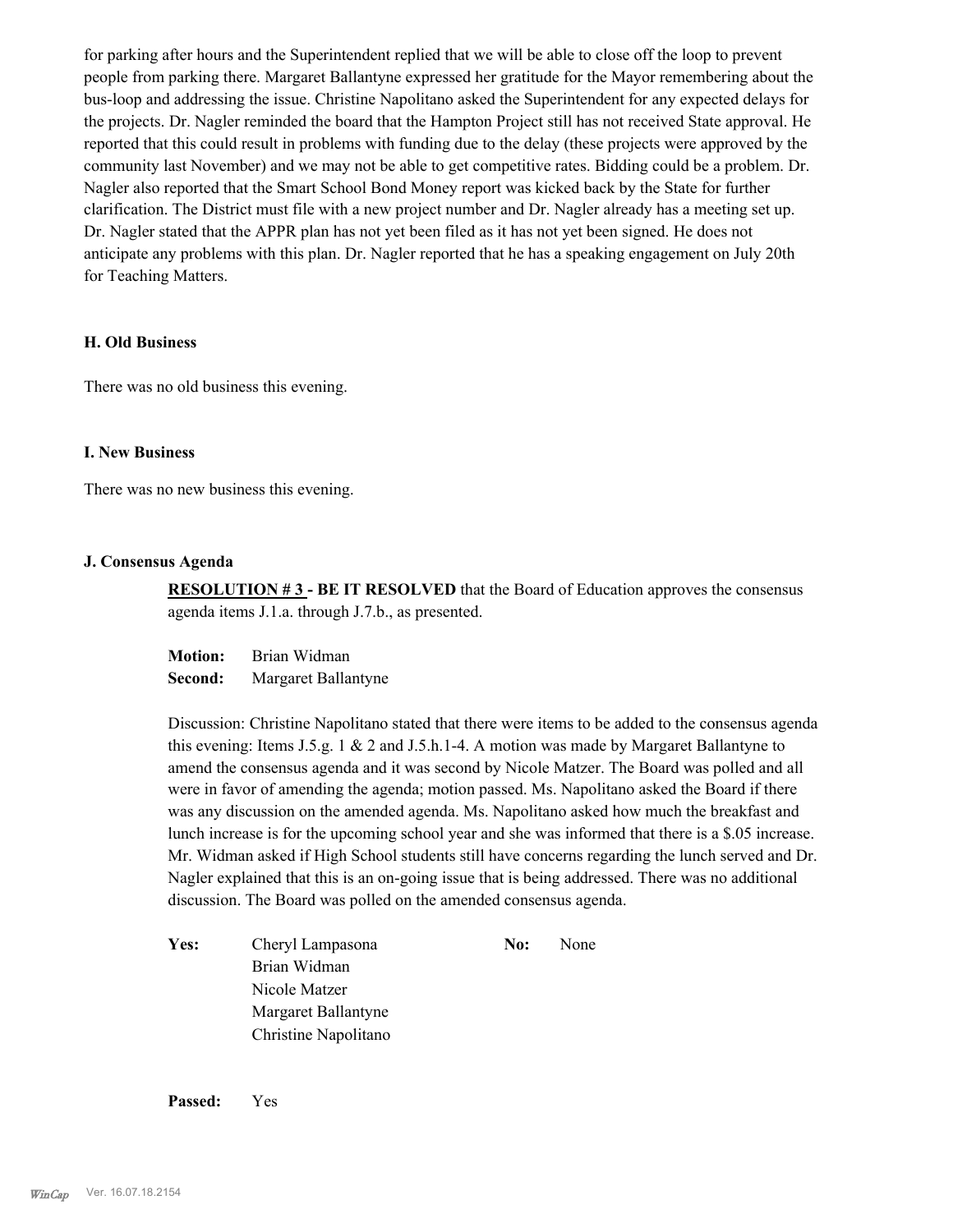# 1. **Accepting of Minutes**

That the Board of Education accepts the minutes of the June 16, 2016 Business Meeting and June 23, 2016 Special Meeting as presented. a.

# 2. **Instruction**

# a. Leave(s) of Absence/Child Rearing

That the Board of Education grants a request to Susan Palladino, for a unpaid Leave of Absence, for child-rearing purposes, effective August 31, 2016 to January 31, 2017. 1.

# b. Appointments Instruction

- That the Board of Education approves the appointment of Jeffrey Appelbaum, to the position of Probationary School Media Specialist, effective August 31, 2016. Salary: MA+30, Step 6, \$88,157. Probationary Period: August 31, 2016 to August 30, 2020. 1.
- That the Board of Education approves the appointment of Lisa Krawciw, to the position of Probationary Elementary Teacher, effective August 31, 2016. Salary: MA, Step 2, \$71,246. Probatinary Period: August 31, 2016 to August 30, 2020. 2.
- That the Board of Education approves the appointment of Katelynn Schmidt, to the position of Probationary Elementary Teacher, effective August 31, 2016. Salary: BA+15, Step 1, \$61,300. Probationary Period: August 31, 2016 to August 30, 2020. 3.
- That the Board of Education approves the appointment of Christopher Toomey, to the position of Probationary Music Teacher, effective August 31, 2016. Salary: MA+30, Step 3, \$78,914. Probationary Period: August 31, 2016 to August 30, 2020. 4.
- That the Board of Education approves the appointment of Natalie Vattuone, to the position of Probationary Elementary Teacher, effective August 31, 2016. Salary: BA, Step 2, \$61,284. Probationary Period: August 31, 2016 to August 30, 2020. 5.
- That the Board of Education approves the appointment of Aislinn Oliveri, to the position of part time(.6) Theatre Teacher, effective August 31, 2016 to June 30, 2017. Salary: .6 of MA, Step 1, \$68,282 equaling \$40,969. 6.
- That the Board of Education approves the appointment of Heather Hazen, to the position of part time (.5) Reading Teacher, effective August 31, 2016 to June 30, 2017 with a salary of .5 of MA+30, Step 10, \$100,680 equaling \$50,340. 7.
- That the Board of Education approves the appointment of Nicole Bartone, to the position of part time (.5) Reading Teacher, effective August 31, 2016 to June 30, 2017 with a salary of .5 of MA+60, Step 23, \$127,132 equaling \$63,566. 8.
- That the Board of Education approves the appointment of Meagan Fabiitti, to the position of Leave Replacement Teacher for Nicole Bartone, effective August 31, 2016 to June 30, 2017, with a salary of MA, Step 1, \$68,282.00. 9.
- That the Board of Education approves the appointment of Lucila Guzman, to the position of Leave Replacement Teacher for Lisa Fiocco, effective August 31, 2016 to June 30, 2017, with a salary of MA, Step 1, \$68,282.00. 10.
- That the Board of Education approves the appointment of Megan LaMantia, to the position of Leave Replacement Teacher for Kimberly Morrissey, effective August 31, 2016 to June 30, 2017 with a salary of BA, Step 1, \$58,706.00. 11.
- That the Board of Education amend the probationary period of Elizabeth Gerner to August 31. 2016 to August 30, 2019. 12.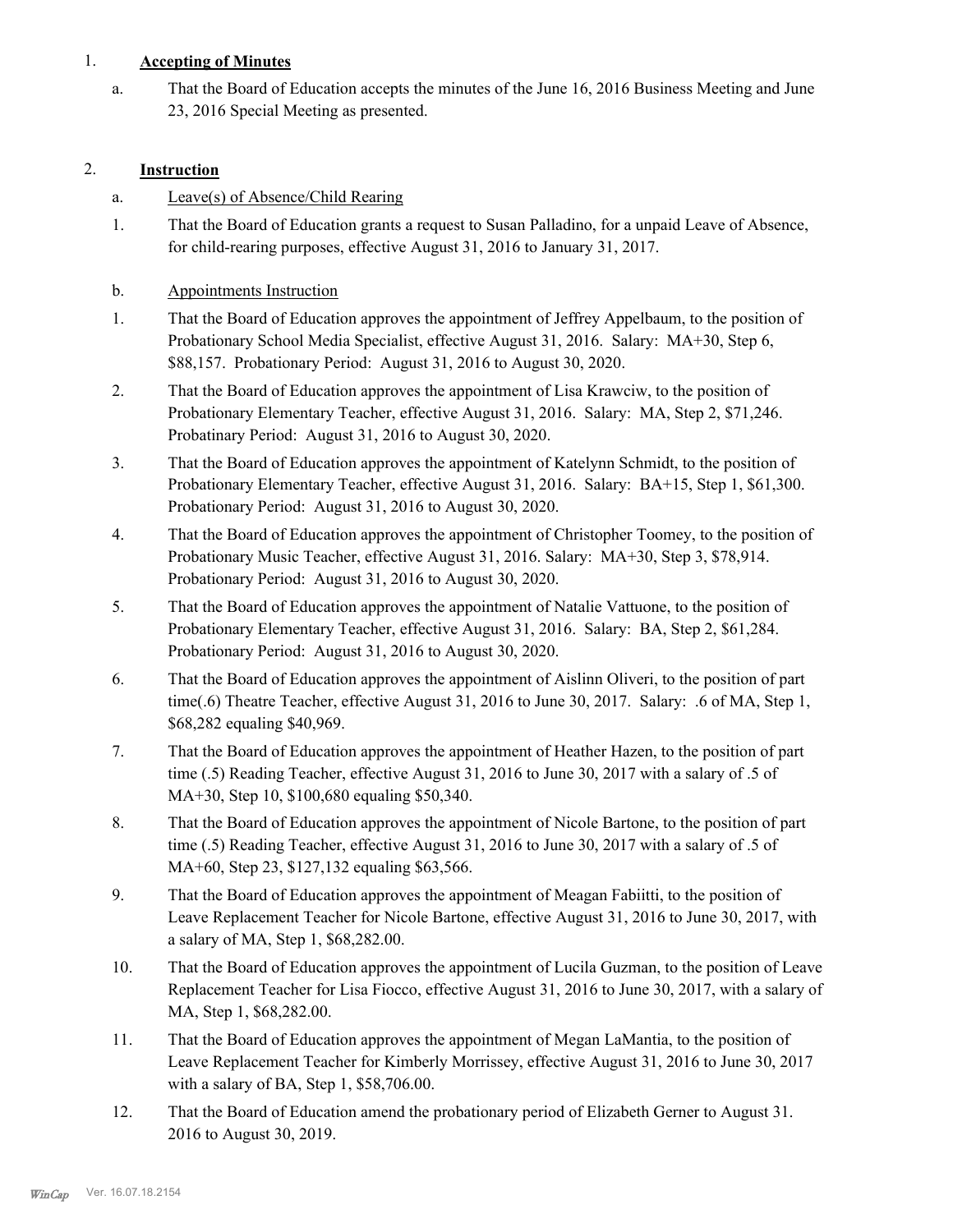- That the Board of Education approves the appointment of Nicole Moriarty, to the position of Director of English as a New Language(ENL), effective July 1, 2016 with a salary of \$80,690.00. 13.
- That the Board of Education approves the appointment of Denise Maynard, to the position of full time (1.0) Tenured Elementary Teacher, effective August 31, 2016 with a salary of MA+60, Step 30, \$131,142.00. 14.
- That the Board of Education approves the appointment of Karen Gutierrez, to the position of part time(.6) Math/ENL Teacher, effective August 31, 2016 to June 30, 2017, with a salary of .6 of BA+15, Step 1, 61,301 equaling \$36,780. 15.
- Facilitators c.

That the Board of Education approves the appointment of the following staff as Facilitators for the current school year:

| <b>SCHOOL</b>         | <b>EMPLOYEE NAME</b>     | <b>STIPEND</b>     |
|-----------------------|--------------------------|--------------------|
| Mineola High School   | Frank Massaro(2015-16)   | \$1,000.00         |
| Mineola Middle School | Matt Deluca $(2015-16)$  | \$1,000.00         |
| Jackson Avenue        | Janice Killelea(2015-16) | \$1,000.00         |
| Meadow Drive          | Bruce Vatske(2015-16)    | \$1,000.00         |
| <b>Hampton Street</b> | Denise Maynard(2015-16)  | $.6$ of \$1,000.00 |

#### Appointment(s) Coaches d.

That the Board of Education approves the appointment of the following coaches for the current school year:

| <b>POSITION</b>                  | <b>EMPLOYEE NAME</b>    | <b>STEP</b>    | <b>STIPEND</b> |
|----------------------------------|-------------------------|----------------|----------------|
| Varsity Football                 | Daniel Guido            | 3              | \$10,745.00    |
| <b>Asst Varsity Football</b>     | John Tortora            | 3              | \$7,344.00     |
| <b>Asst Varsity Football</b>     | Helmut Bohringer        | 3              | \$7,344.00     |
| JV Football                      | Mark Miller             | 3              | \$6,825.00     |
| Football- Jr. Varsity Asst       | Christopher Schacca     | 3              | \$6,314.00     |
| 7/8 Football                     | Gregory Mayo            | $\overline{2}$ | \$5,633.00     |
| 7/8 Football Asst.               | Mario Villa             | 3              | \$5,799.00     |
| Football- Jr. High Asst.         | <b>Matthew Antoniou</b> | 3              | \$5,799.00     |
| Soccer-Varsity Boys              | Paulo A. Pereira        | 3              | \$7,848.00     |
| Soccer-Varsity Asst Boys         | Albert Cavalluzzo       | 3              | \$5,350.00     |
| Soccer-JV Boys                   | Robert M. Mendes        | 3              | \$5,460.00     |
| Soccer-7th Grade Boys            | Joseph Cerulli          | 3              | \$4,788.00     |
| Soccer-8th Grade Boys            | Donald A. Leopardi      | 3              | \$4,788.00     |
| <b>Girls Varsity Soccer</b>      | Katherine Bennett       | 3              | \$7,848.00     |
| <b>Girls Varsity Soccer Asst</b> | Tara McDonnell          | 3              | \$5,350.00     |
| Girls JV Soccer                  | <b>Bruce Vatske</b>     | 3              | \$5,460.00     |
| 7th Grade Girls Soccer           | Nicholas A. Tonini      | 3              | \$4,788.00     |
| 8th Grade Girls Soccer           | Kevin Murphy            | 3              | \$4,788.00     |
| Girls Varsity Volleyball         | Hyunah Park             | 3              | \$7,848.00     |
| Girls JV Volleyball              | <b>Hilary Hunter</b>    | 3              | \$5,460.00     |
| Golf - Varsity                   | James Hock              | $\overline{2}$ | \$3,935.00     |
| <b>Cross Country Track</b>       | Thomas Leninger         | $\overline{3}$ | \$5,460.00     |
| Cheerleader-Fall                 | Laura DeFeo             | 1              | \$3,384.00     |
| Strength & Conditioning          | Christopher Schacca     | 2              | \$8,192.00     |
| <b>Athletic Trainer</b>          | Kevin M. LaPlatney      | hourly         | \$38.43        |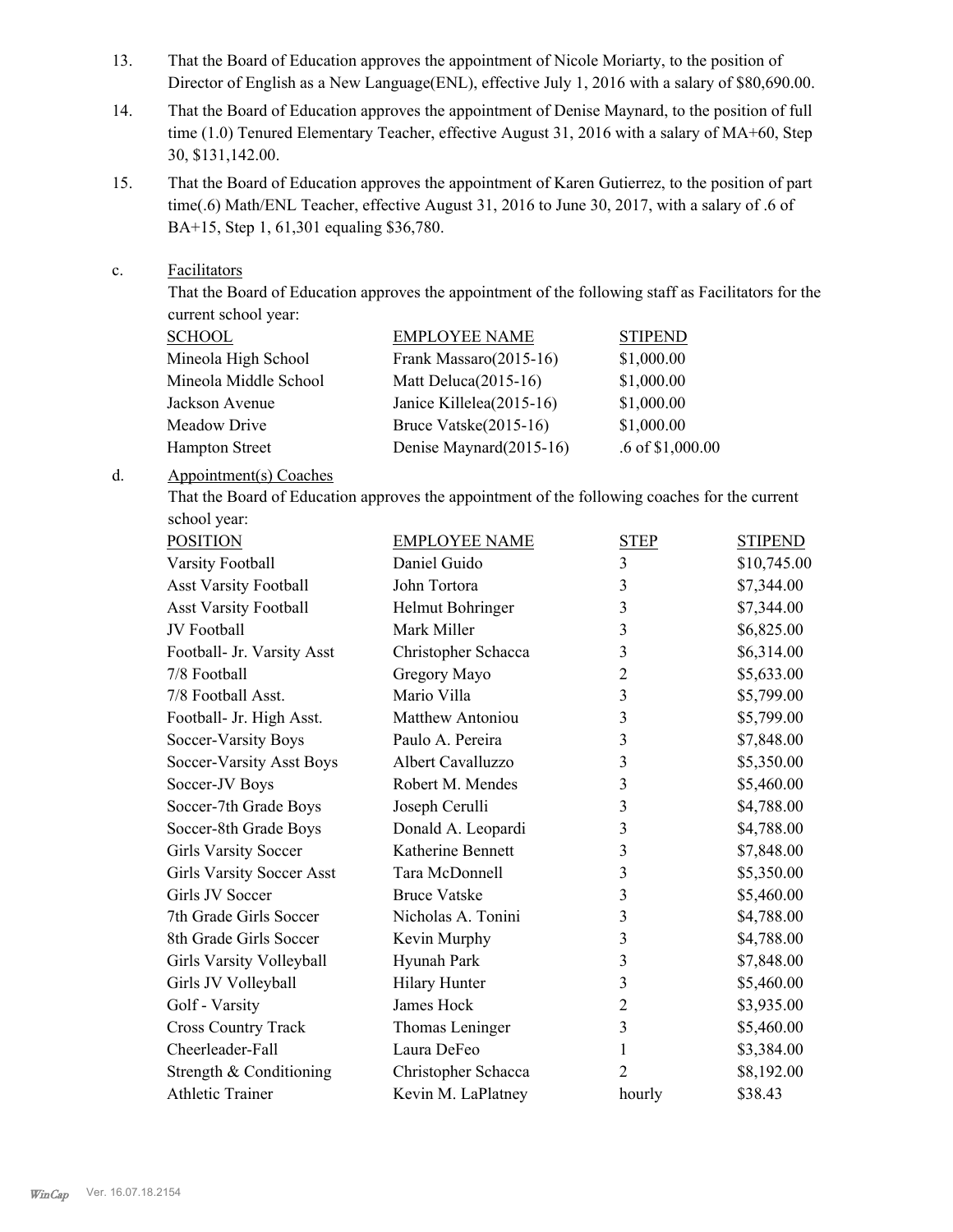Appointment(S) Summer Music e.

> That the Board of Education approves a self funded Summer Music Program, (Salary, hourly summer wages are based on the MTA contractual rates):

|                      |                                                                                                                                      | <b>EMPLOYEE NAME</b>                    |                      | <b>STEP</b> | <b>STIPEND</b>                                                                                                       |
|----------------------|--------------------------------------------------------------------------------------------------------------------------------------|-----------------------------------------|----------------------|-------------|----------------------------------------------------------------------------------------------------------------------|
| 1.                   | Music & Drama                                                                                                                        | Sarah LaSorsa                           |                      | 3           | \$68.31                                                                                                              |
| 2.                   | Music Teacher                                                                                                                        | Mark Bennett                            |                      | 3           | \$68.31                                                                                                              |
| 3.                   | Music Teacher                                                                                                                        | James A. Dugal                          |                      | 3           | \$68.31                                                                                                              |
| 4.                   | Music Teacher                                                                                                                        | Marc B. Ratner                          |                      | 1           | \$58.14                                                                                                              |
| 5.                   | Music & Drama                                                                                                                        | Aislinn Oliveri                         |                      | 1           | \$58.14                                                                                                              |
| 6.                   | Sub Teacher                                                                                                                          | Robin Barkan                            |                      | 1           | \$58.14                                                                                                              |
| 7.                   | Sub Teacher                                                                                                                          | Matthew Deluca                          |                      |             | \$58.14                                                                                                              |
| f.<br>$\mathbf{1}$ . | Appointment(S) Summer Special Education<br><b>Education Program</b><br><b>POSITION</b><br>Occupational<br>Therapist                  | <b>EMPLOYEE NAME</b><br>Tricia Nicholes |                      | <b>STEP</b> | That the Board of Education approves the following staff members for the Summer Special<br><b>STIPEND</b><br>\$58.14 |
| g.                   | <b>Appointment(S) Marching Band Staff</b><br>That the Board of Education approves the following staff members for the Marching Band: |                                         |                      |             |                                                                                                                      |
|                      | <b>POSITION</b>                                                                                                                      |                                         | <b>EMPLOYEE NAME</b> |             | <b>STIPENDS</b>                                                                                                      |
| 1.                   | Marching Band Drill Arranger                                                                                                         |                                         | Frank Mauriello      |             | $1/2$ of                                                                                                             |
|                      |                                                                                                                                      |                                         |                      |             | \$1,793.00                                                                                                           |
| 2.                   | Marching Band Drill Arranger                                                                                                         |                                         | John Oddo            |             | $1/2$ of                                                                                                             |

# 3. **Instruction: Committee on Special Education**

### **2016-2017 Parent Members and Chairpersons for CSE/CPSE & 504 Members**

a. That the Board of education approves the following list of parent members and Chairpersons for Committees on Special Education and Subcommittees on special education and 504 meetings for the 2016- 2017 school year:

\$1,793.00

#### **Committee on Pre-School Education:**

Catherine Fishman- Director of Pupil Personnel Services Laurie Melesh- CSE/CPSE Chairperson Child's Parent Evaluator or Person Qualified to Interpret Evaluations Professional Appointed by the Nassau County Department of Mental Health Child's Special Education Teacher General Education teacher if the child is participating in the general education program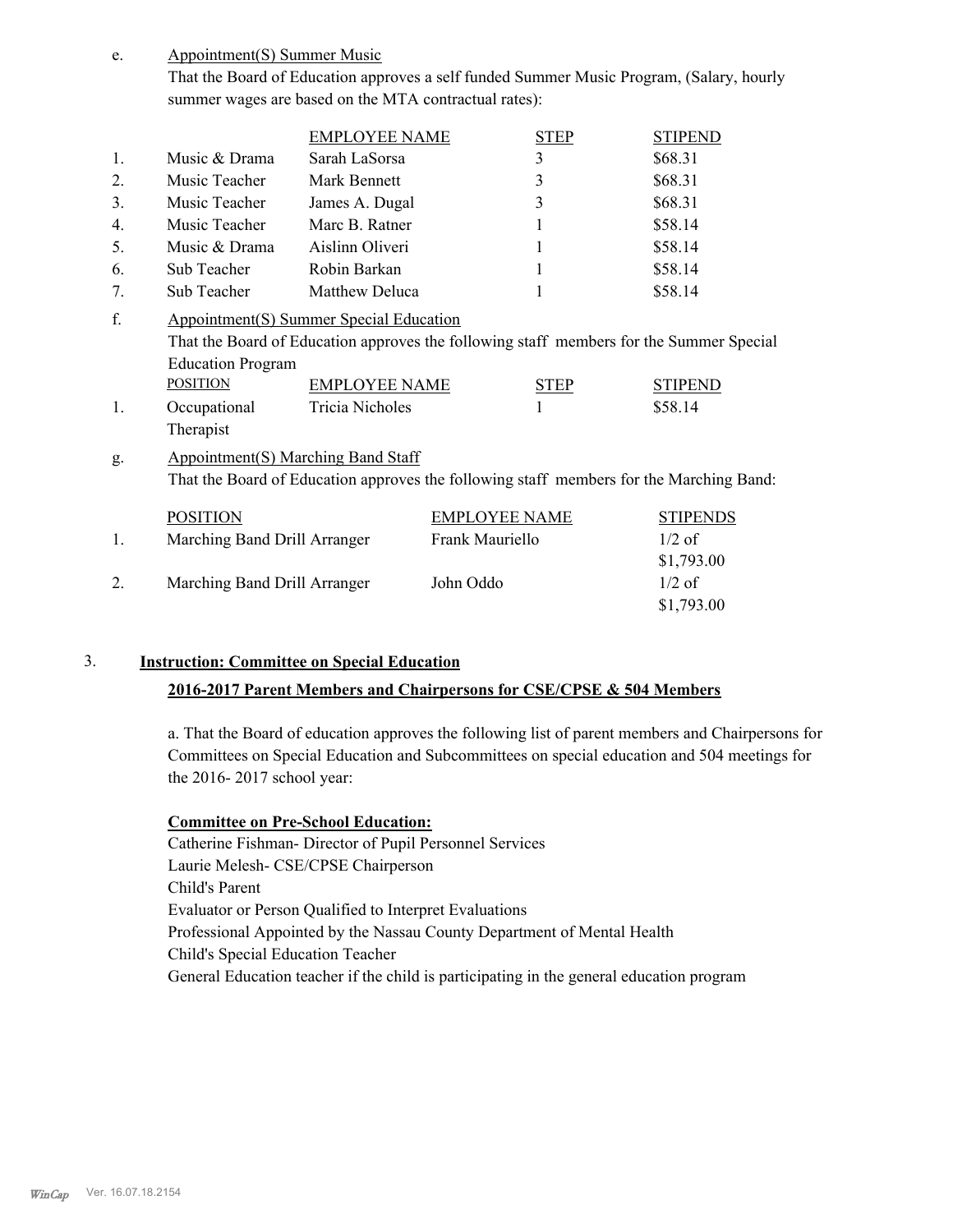### **Parent Members:**

Erin Bertuccio AnnMarie Christy Eileen Conboy Cliff Datys Bridgid Gasiewski Nicole Park

# **District Committee on Special Education:**

Chairperson/Administrator: Catherine Fishman- Director of Pupil Personnel Services; or Laurie Melesh- CSE/CPSE Chairperson; Larry Puccio or Matthew Gaven- Alternates Child's Parent Evaluator or Person qualified to Interpret Evaluations Child's Special Education Teacher General Education Teacher if the child is participating in the general education program

#### **School Psychologists:**

Dr. Sonia Azevedo Dr. Robert Drago Dr. Manuel Romero Dr. Patricio Romero Vanessa Lealand Carina Waldman

### **Parent Members:**

Erin Bertuccio AnnMarie Christy Nicole Park Eileen Conboy Bridgid Gasiewski

### **School Physician:** Dr. Ronald Marino

#### **Committee on Special Education Sub-Committees:**

Chairperson Child's Parent Evaluator or Person Qualified to Interpret Evaluations Child's Special Education Teacher General Education Teacher if the child participates in the General Education Program **Catherine Fishman and Laurie Melesh may chair all Subcommittees, as needed.**

**Jackson Avenue School Chairpersons:** Dr. Manuel Romero- Psychologist; or Dr. Janet Gonzalez- Principal

**Hampton Street Chairpersons:** Carina Waldman- Psychologist; or Margarita Maravel- Principal

**Meadow Drive Chairpersons:** Vanessa Lealand- Psychologist; or Dr. SueCaryl Fleischmann-Principal

**Middle School Chairpersons:** Dr. Sonia Azevedo- Psychologist; or Andrew Casale- Principal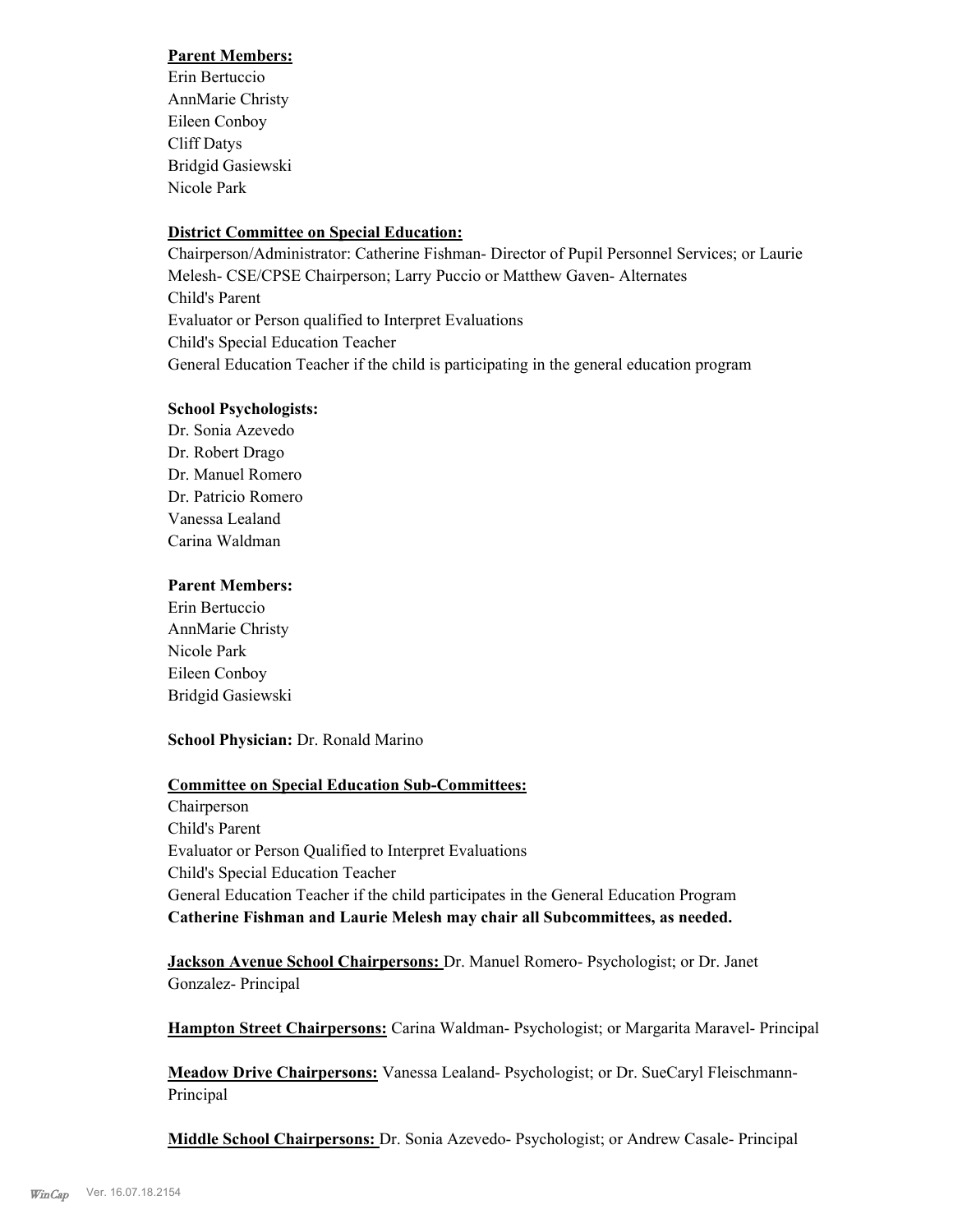**High School Chairpersons:** Dr. Patricio Romero/ Dr. Robert Drago- Psychologist; or Larry Puccio- Assistant Principal

#### **Surrogate Parents:** To Be Determined

#### **Impartial Hearing Officers:**

The list of Impartial Hearing Officers as maintained on the NYSED Impartial Hearing Officers Reporting Systems Website.

b. That the Board of Education approves the appointment of the following Chairpersons of the Mineola School District's Section 504 Review Teams for the 2016- 2017 school year:

#### **504 Chairpersons:**

#### **District -wide:**

Catherine Fishman- Director of Pupil Personnel Services; Laurie Melesh- CSE/CPSE Chairperson **Hampton Street:**

Carina Waldman- Psychologist; or Margarita Maravel- Principal

#### **Meadow Drive:**

Vanessa Lealand- Psychologist;or Dr. SueCaryl Fleischmann- Principal

#### **Jackson Avenue:**

Dr. Manuel Romero- Psychologist; or Dr. Janet Gonzalez- Principal

#### **Middle School:**

Dr. Sonia Azevedo- Psychologist; or Andrew Casale- Principal

#### **High School:**

Dr. Patricio Romero/ Dr. Robert Drago- Psychologist; or Larry Puccio- Assistant Principal

### 4. **Instruction: Contracted**

a. That the Board of Education approves the Summer Related Services Agreement between the Mineola UFSD and All Island Kids Therapy, LLC from July 1, 2016 through Augugst 30, 2016.

b. That the Board of Education approves the Related Services Contract between the Mineola UFSD and All Island Kids Therapy, LLC for the 2016- 2017 school year.

c. That the Board of Education approves the Instructional Services Agreement between the Mineola UFSD and Brookville Center for Children's Services for the 2016- 2017 school year.

d. That the Board of Education approves the Instructional Services Contract and Rider between the Mineola UFSD and the Hagedorn Little Village School for the 2016- 2017 school year.

e. That the Board of Education approves the contract between the Mineola UFSD and the Labor Education and Community Service Agency, Inc. (LECSA), an employee assistance program, for the 2016- 2017 school year.

### 5. **Civil Service**

#### a. Appointments

That the Board of Education approve the appointment of Maryalice Leno, to the position of Summer Technology Aide at the Middle School, effective July 5, 2016. Salary is \$21.39 per hour on Step 6. 1.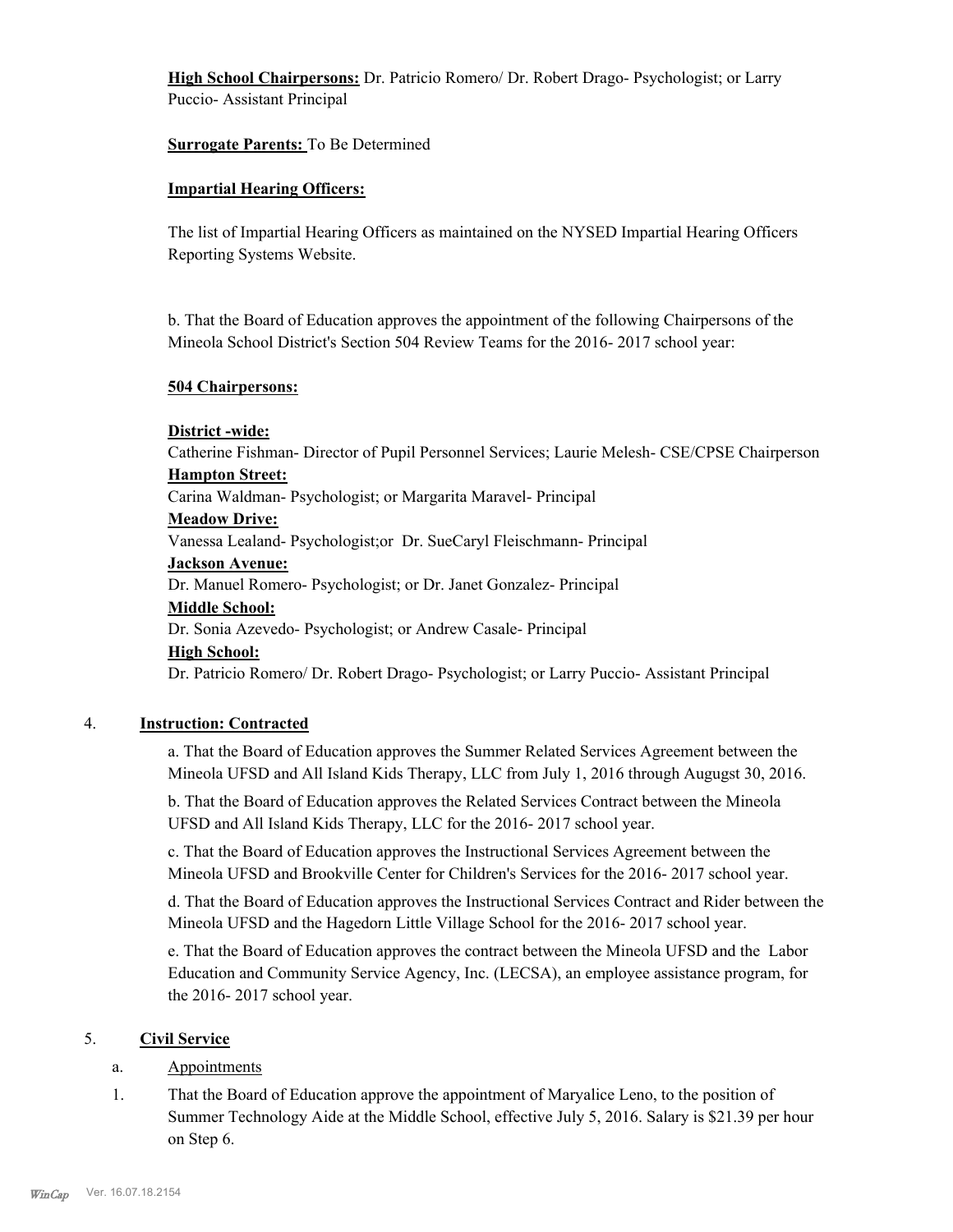b. Leave(s) of Absence

c.

- That the Board of Education approve a paid Medical Leave of Absence to Paul Ruppel, Head Custodian I at Meadow Drive School, effective June 27, 2016, due to surgery. He will be out until further notice as per his doctor. 1.
- That the Board of Education approve a paid Medical Leave of Absence to Richard Haenel, Maintainer, effective June 22, 2016, for approximately three weeks due to an accident. 2.
	- Appointment(S) Summer HS That the Board of Education approves the following summer workers for the High School effective July 1, 2014 throught August 30, 2014 for HS Main Office and Guidance:

|    | <b>POSITION</b>     | <b>EMPLOYEE NAME</b> | <b>SALARY</b> |
|----|---------------------|----------------------|---------------|
|    | Stenographer        | Jeanne Cribbin       | $$39.43$ Hr.  |
| 2. | <b>Typist Clerk</b> | Renee Ryan           | $$21.25$ Hr.  |

- Appointment(S) Summer Special Ed Teacher Aides That the Board of Education approves the following staff members for the Summer Special Education Program: d. POSITION EMPLOYEE NAME SALARY EFFECTIVE
- 1. Teacher Aide Madeleine Antoine \$21.99 07/05/2016
- Appointment(S) Summer Bus Driver(s) That the Board of Education approves the following staff members as Summer Bus Drivers from 7/1/16 through 8/31/16: e.

| <b>POSITION</b>   | EMPLOYEE NAME | <b>SALARY</b> | <b>EFFECTIVE</b> |
|-------------------|---------------|---------------|------------------|
| <b>Bus Driver</b> | Travis Butler | \$25.00       | 07/05/2016       |
| <b>Bus Driver</b> | Joany Laurent | \$25.00       | 07/05/2016       |

Appointment(S) Summer Cleaners(s) That the Board of Education approves the following individuals as Summer Cleaners: f. POSITION EMPLOYEE NAME SALARY EFFECTIVE 1. Seasonal Worker Jack Dennehy \$8.50 07/05/2016 2. Seasonal Worker Kyle Kern \$8.00 07/05/2016 3. Seasonal Worker Michael Conway \$8.00 07/05/2016 4. Seasonal Worker Jason Sinert \$8.00 07/05/2016 5. Seasonal Worker Sean Kelly \$8.00 07/05/2016

### 6. **Business/Finance: Contract Approvals**

a. That the Board of Education approves the 2016-2017 Extension of the Food Services Contract between the Mineola UFSD and Whitsons Culinary Group.

### 7. **Other**

New School Breakfast and Lunch Rates

a. That the Board of Education approves the new School Breakfast and Lunch rates for the 2015- 2016 school year:

Breakfast- Elementary : \$1.25 and MS/HS: \$1.55 Lunch- Elementary: \$1.85 and MS/HS: \$2.05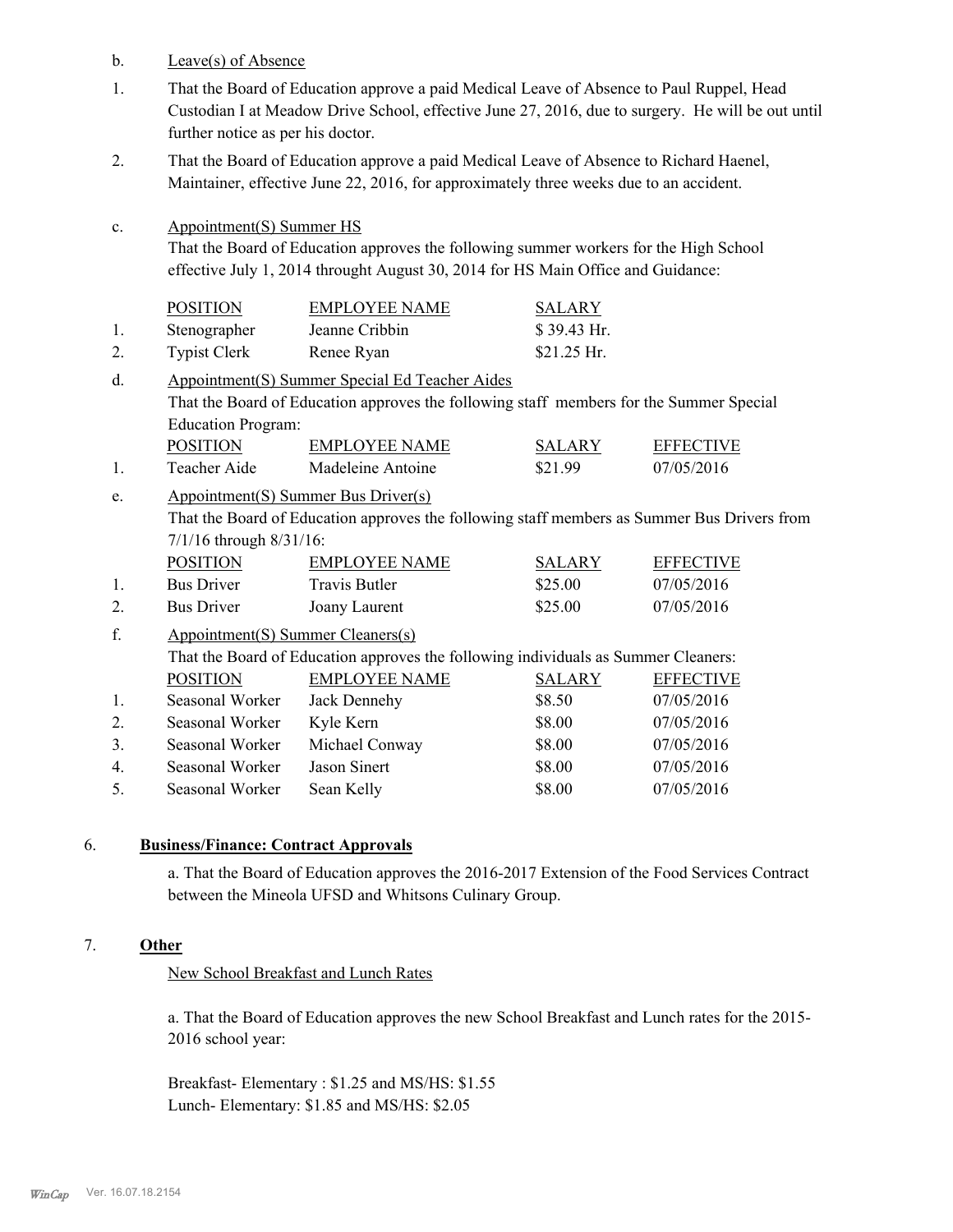# Employee Agreements

b. That the Board of Education hereby authorizes the Board president to execute employee agreements with the following individuals, the terms of which have been reviewed by the Board in executive session, effective July 1, 2016:

- 1. Andrea Paggi- District Clerk
- 2. William Gilberg- Supervisor of Transportation
- 3. Daniel C. Romano- Director of School Facilities and Operations
- 4. Elizabeth Rainha-Freitas- Administrative Assistant II

#### **Walk-on Agenda Items:**

# **5. Civil Service**

- g. Appointment(s) Summer Music Program Teachers in Training:
- 1. Lauren Behan- \$8.50 per hour
- 2. Brandon Sia- \$8.50 per hour

### h. Appointment(s) Summer Music Program Student Workers:

- 1. Sarah Carbain- \$8.00 per hour
- 2. Daniel Reardon- \$8.00 per hour
- 3. Jake Lenze- \$8.00 per hour
- 4. Julie Ortiz- \$8.00 per hour

### **K. Superintendent's Report**

Superintendent of Schools' Reports for 7/5/16 Presentations:

1. Data Report- The Superintendent stated that he will be moving this presentation to either 7/21 or 8/11.

The Superintendent expressed his disappointment with the regent exams data report and it in the process of determining the reasons for the results. Dr. Nagler stated this year's Geometry and Algebra II/ Trigonometry exams were extremely difficult and Superintendents across Long Island agree that the exams were unreasonable. The exam is supposed to stay within the curriculum but this test does not reflect what is being learned. Christine Napolitano expressed that although the Board is disappointed with the results; they thanked the Superintendent for taking the time to prepare a thorough presentation for the upcoming meeting.

### Superintendent Comments

The Superintendent had no additional comments this evening.